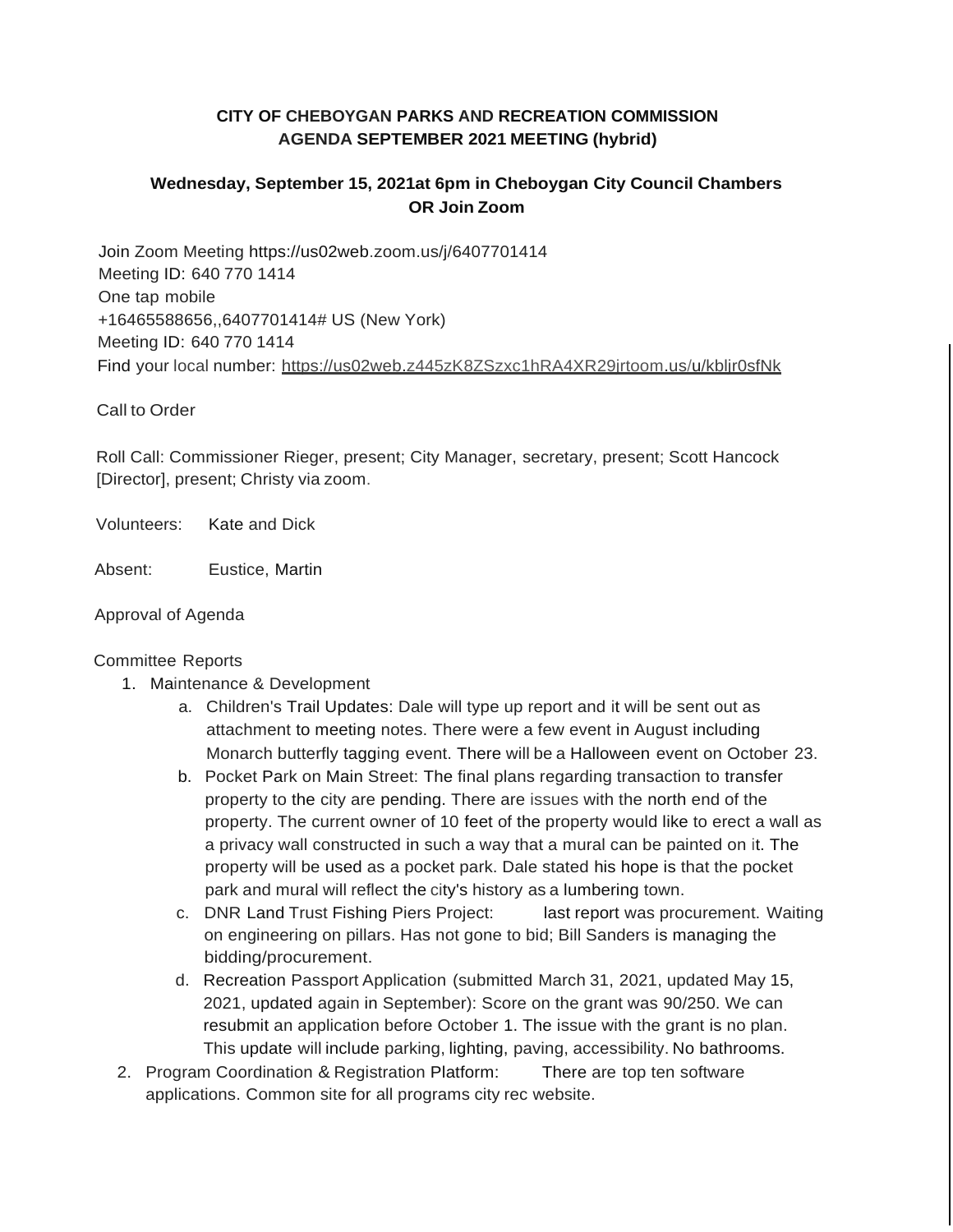- 3. Trail Town Master Plan: Old Trail Town document. Walkability and Alternative Transportation Plan. Pure Michigan designations. Water trails on agenda but slow moving. County grants. Concerns about width (6 foot is in Rec Passport app), grade, and site lines if its going to be compliant with MDOT ATP standards. Grade is the biggest concern.
- 4. Recreation Authority (Commissioner Eustice): Kate gave an overview of legislation on recreation authorities, and history. Dick talked about his past projects getting a pool in place. Rieger stated the initial goal should be more modest goal adding that Harbor Springs believes the pool they have in place is an albatross. Kate added Kalkaska has a pool that closed. Dick stated that funding was provided by gas. Kate talked about successful RA's and benefits of working within school district. This MAY be on the to do list for the CEDAM fellow.

## Old Business

- 1. City Council Liaison: Welcome to RJ Archambo replacing Sara Johnston. Term ends in November and he is not going to run again. We will need a new liaison to rec commission come January.
- 2. Approval of Previous Minutes: No quorum. Still need to approve May minutes.

## New Business

1. Commissioner application: Dick Cartmill has applied. He was a heavy equipment operator in the military, hired into Waterford Township Recreation Commission and after some time became Director. Part of his work was to build up the park system. Different service clubs adopted different parks. Dick wrote a lot of grants and was involved in two senior citizens programs that he managed; one through the school district and one through the 'Golden Age' club (the largest such group in Michigan). Dick got a mileage passed for a pool, and there are now two pools in Waterford at each of the pools (Mott and Kettering) where there are sports and classes. Developed a quarterly recreation brochure that was township wide inclusive of school district programs and private groups, this would be helpful to have in Cheboygan.

Dale added he has two people interested in applying to this group. John Gravelin and Bill Thompson. Both are very qualified.

2. Review commission bylaws: The Commission may want to appoint a secretary from the commission. Currently the city manager is listed as the secretary. New chairperson and officers will need to be voted on.

## *Staff* Report

- Basketball court sealed and new pickleball court going in by ice pavilion. Coming back to stripe it next week.
- Goose problem on the fields. Chief Jones is organizing a goose hunt. Based on a lottery.
- 'Urn-E' has been installed in Washington Park. This took a long time and a lot of coordination.